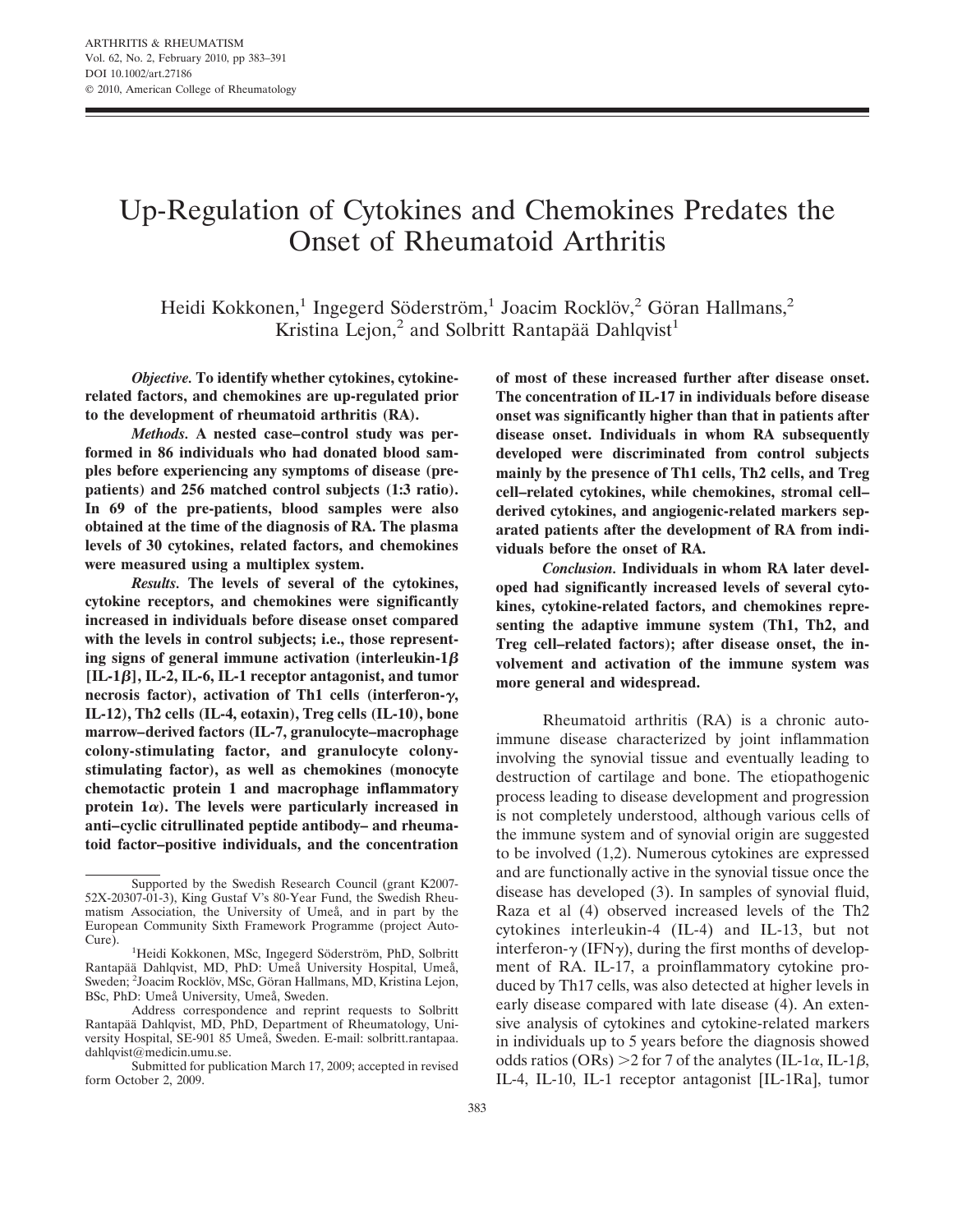necrosis factor  $\alpha$  [TNF $\alpha$ ], and soluble TNF receptor type I [sTNFRI]) (5). Interestingly, these factors demonstrated the involvement of Th1, Th2, and Treg cells as well as signs of more general immune activation (5). A longer predating time period for anti–cyclic citrullinated peptide (anti-CCP) antibodies and rheumatoid factor (RF) than for increased concentrations of the soluble factors was suggested. However, it was recently reported that the level of sTNFRII was elevated prior to disease onset, predating even the presence of anti-CCP antibodies (6).

We and other investigators have shown that the presence of anti-CCP antibodies precedes the development of RA by several years (7,8). The levels of monocyte chemoattractant protein 1 (MCP-1) in anti-CCP antibody–positive or IgM-RF–positive individuals were significantly increased in those in whom RA developed years later, although a time relationship was not evident (9). Individuals having the combination of anti-CCP antibodies and the shared epitope (SE; HLA– DRB1\*0401 and 0404) or the combination of anti-CCP antibodies and the *PTPN22* 1858T variant had a highly increased risk of the development of RA (10,11).

In this study, we analyzed several proinflammatory and antiinflammatory cytokines, cytokine-related factors, and chemokines in blood samples obtained from individuals before the appearance of symptoms of RA, from individuals after the onset of RA, and from control subjects. A consecutive time-dependent involvement of the immune system in disease development and progression was evaluated.

### **SUBJECTS AND METHODS**

**Patients and control subjects.** A nested case–control study, designed with a 1:3 ratio, was conducted within the Medical Biobank of Northern Sweden. All adult individuals in the county of Västerbotten are continuously invited to participate; consequently, the cohort is population-based. The conditions for recruitment and the collection and storage of blood samples have previously been described (7). The register of patients fulfilling the American College of Rheumatology (formerly, the American Rheumatism Association) classification criteria for RA (12) and with a known date of the onset of symptoms of joint disease was coanalyzed with the registers of the Medical Biobank. Eighty-six individuals (65 women and 21 men) were identified as having donated blood samples before the onset of any symptoms of joint disease. The median (interquartile range) period of time predating the onset of symptoms was 3.3 years (1.1–5.0 years). For every case ("prepatient"), 3 control subjects were randomly selected from the Biobank registers and matched for sex, age at the time of blood sampling, and area of residence. A total of 256 control subjects (194 women and 62 men) were selected. All donors were classified as nonsmoker, always smoker, or former smoker. Sixty-nine of the pre-patients had also provided blood samples while attending the clinic at the time of the diagnosis of RA; the mean  $\pm$  SD time to diagnosis was 7.7  $\pm$  3.6 months after the onset of symptoms. The Regional Ethics Committee at the University Hospital, Umeå, Sweden approved this study, and all participants gave their written informed consent.

**Analyses of cytokines, cytokine receptors, and chemokines.** Thirty cytokines and chemokines were measured in plasma samples, using multiplex detection kits from Bio-Rad (Hercules, CA). A 27-plex kit was used to measure the concentrations of IL-1 $\beta$ , IL-2, IL-4, IL-5, IL-6, IL-7, IL-8 (CXCL8), IL-9, IL-10, IL-12, IL-13, IL-15, IL-17, eotaxin (CCL11), IL-1Ra, basic fibroblast growth factor (bFGF), granulocyte colony-stimulating factor (G-CSF), granulocyte– macrophage colony-stimulating factor (GM-CSF), IFN $\gamma$ , IFNinducible protein 10 (IP-10; CXCL10), MCP-1 (CCL2), macrophage inflammatory protein  $1\alpha$  (MIP-1 $\alpha$ ; CCL3), MIP-1 $\beta$  (CCL4), platelet-derived growth factor BB (PDGF-BB), RANTES (CCL5), TNF $\alpha$ , and vascular endothelial growth factor (VEGF), and a 3-plex kit was used to measure the concentrations of monokine induced by IFN $\gamma$  (Mig; CXCL9), macrophage migration inhibitory factor (MIF), and IL-2R $\alpha$  (CD25). The assay was performed according to the protocol, except that all samples were centrifuged for 20 seconds at 14,300 revolutions per minute to remove debris, and 50  $\mu$ l of each sample was diluted at a ratio of 1:3 in sample diluent. All samples were assayed in duplicate and analyzed with a Luminex 200 Labmap system (Luminex, Austin, TX).

Data analyses were performed using Bio-Plex Manager software version 4.1.1 (Bio-Rad). Cytokine/chemokine concentrations were interpolated from an appropriate standard curve. In all analyses, an internal control was incorporated to evaluate interplate reproducibility. The internal control consisted of plasma from an admixture of blood samples from 3 patients with established RA. The mean value from the 2 analyses for each factor was used. In samples in which the cytokine/ chemokine concentration was below the lowest point on the standard curve, we used the lowest value. One pre-patient and 2 control subjects were excluded from all calculations of cytokine and chemokine concentrations due to being outliers, with extremely high values in all analyses. Measurements of RANTES were unsuccessful, because almost all values calculated were out of range above the standard curve. The median coefficient of variation (CV) was  $\langle 10\%$  for all analyzed markers except IL-6, IL-8, IL-9, IL-15, GM-CSF, MCP-1, and VEGF, for which the CVs were 11–14.5%; for TNF, IL-2, and bFGF, the CVs were 16.2–17.4%.

It is known that samples containing RF of the IgM isotype (IgM-RF) may cause false-positive results in immunoassays by crosslinking the capture and detection antibodies (13). Therefore, we tested several different strategies to block such antibodies. A combination of 40% mouse serum, 20% goat serum, and 20% rabbit serum, which was shown by Raza et al (4) to be a good approach to block RF, was used. We also attempted to eliminate the effect of RF with HeterBlock (Omega Biologicals, Bozeman, MT) and/or protein L (Pierce, Rockford, IL). From the results of the different approaches to blocking IgM-RF, we concluded that none produced reliable results in our studies (data not shown). We were unable to reproduce the results from the various blocking strategies in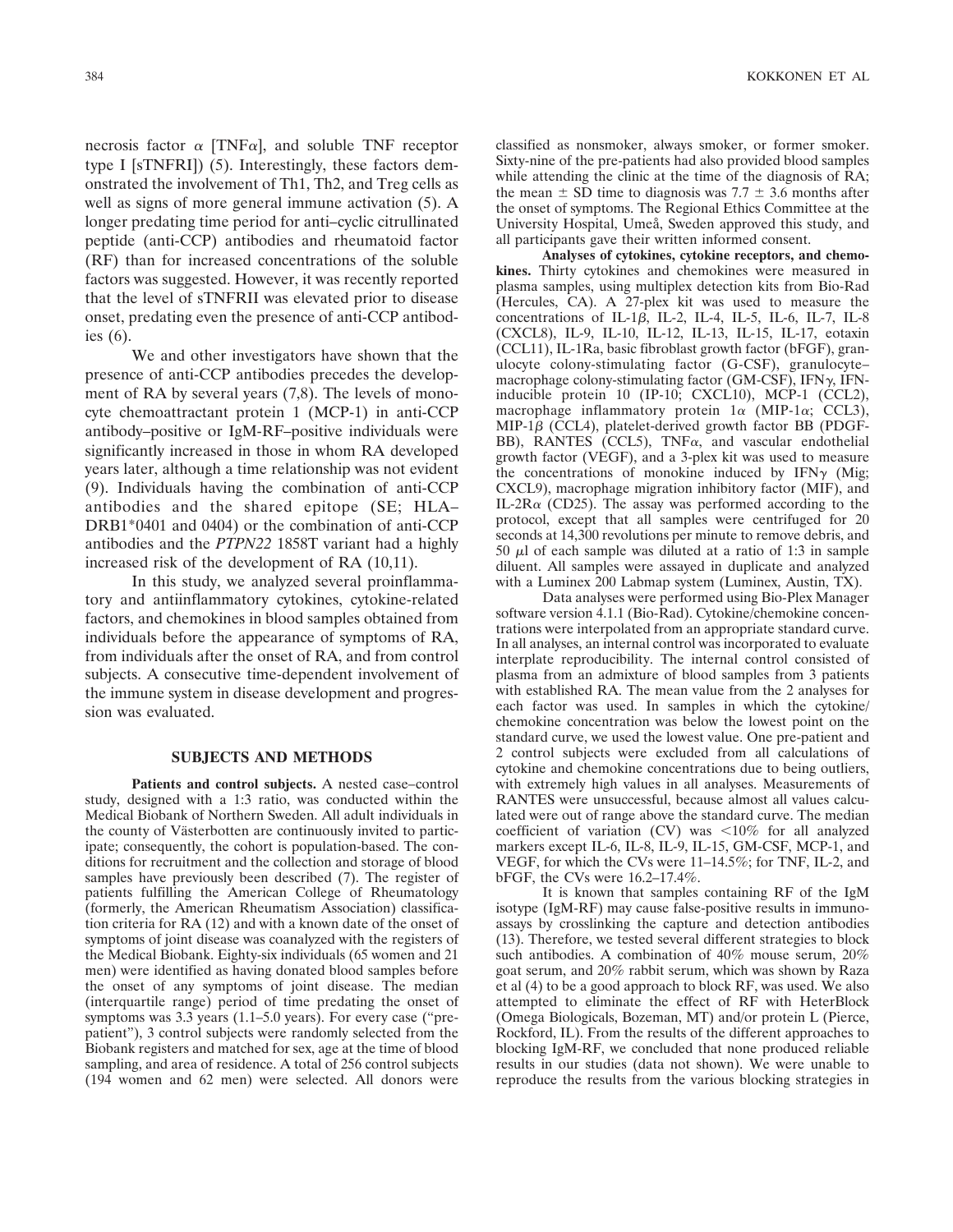different Luminex reader sessions, and because we used duplicate samples in each run, we were able to determine that the CV values were not within an acceptable range. Consequently, no blocking agent was added prior to analysis of the samples. In addition, we analyzed the potential RF cross-binding activity by performing "mismatch simplex sandwich" tests, i.e., we used different specificities of the capture and detection antibodies. More specifically, 50  $\mu$ l of anti–IL-2–coated beads was incubated with 50  $\mu$ l of plasma from patients known to display high RF levels. Subsequently, after washing steps, the beads were incubated with  $25 \mu$  of phycoerythrin-labeled antieotaxin antibodies before analysis in the Luminex reader. In none of these analyzed mismatch assays did we detect any signal whatsoever, strongly suggesting that RF cannot act as a nonspecific bridge between the capture and detection antibodies in the assay.

**Analyses of genetic factors and autoantibodies.** HLA– DRB1 genotyping for 0404 and 0401 was performed using polymerase chain reaction (PCR) sequence-specific primers from an HLA—DR low resolution kit and an HLA–DRB1\*04 subtyping kit (Olerup SSP, Saltsjöbaden, Sweden). The *PTPN22* 1858C/T polymorphism (rs2476601) was determined using the  $5'$ -nuclease assay, as described previously  $(10,11)$ . The PCRs were performed according to the manufacturer's instructions, and detection of the different genotypes was performed using an ABI PRISM 7900HT Sequence Detector System (Applied Biosystems, Foster City, CA). The levels of anti-CCP2 antibodies and IgM-RF were determined using enzyme-linked immunoassays, as previously described (7).

**Statistical analysis.** Statistical calculations were performed using SPSS for Windows, version 14.0 (SPSS, Chicago, IL). Continuous data were compared (pre-patients versus patients) by nonparametric analyses with Wilcoxon's signed rank test for matched pairs and conditional regression analyses (pre-patients versus control subjects). When data were stratified, the subgroups were compared with simple logistic regression analyses adjusted for age and sex. Because most factors were not normally distributed, calculations were performed on the logarithm of the measured factors. Correlation analyses were performed using Pearson's correlation analyses. Cutoff values, defining positivity used in logistic regression analyses and for calculations of sensitivity and specificity, were defined as positive if concentrations were above the 95th percentile of the levels of control subjects, as previously described (5). Regarding the study as explorative,  $\hat{P}$  values less than or equal to 0.05 were considered significant. Relationships between categorical data (positive versus negative) were compared using chi-square analyses or Fisher's exact test, when appropriate.

To identify groups of cytokines, cytokine-related factors, and chemokines that allow the distinction between control subjects, individuals before the onset of symptoms (prepatients), and individuals after the onset of symptoms (patients), we used a multivariate classification algorithm termed the random forest method (randomForest 4.5-25, R-project) (14,15). Applying this method, the 29 analyzed factors and anti-CCP antibodies were used to classify disease states, taking advantage of combinations of the predictors. The basic principle of the random forest method is similar to that of decision trees; however, to classify objects to a specific disease state, many bootstrap samples are obtained from the original data. Each of the bootstrap samples is used to create decision trees independent of each other. On average, one will not use more than approximately two-thirds of the observations in each tree construction, due to replacement in the bootstrap procedure. The resulting one-third of the observations are used to validate each tree structure. At each branch in any decision tree, only a sample of all the predictors will be tested as the best splitter. Sampling  $\sim$  5 predictors at each branch seems to perform close to optimally in this case. When predicting the class of an observation from the model, each tree votes for a disease state, and then the disease state with the highest number of votes across all trees will give the overall disease state. The random forest estimates of classification accuracy are unbiased, and the models are robust to overfitting due to properties of the sampling. Generally, this approach has been shown to perform well compared with other classifiers such as discriminate analysis, support vector machines, and neural networks (16). The importance of each predictor variable in the classification process is estimated by permuting the value of the predictor in all trees at all branches where it is applied. Thereafter, the mean decrease in prediction performance associated with this predictor can be calculated. The discrimination of the random forest models can be visualized graphically by using multidimensional scaling of the proximity matrix (17), where the proximity is a relative measure of pairwise relationships derived from the set of trees. The prediction performance of the random forest model can be translated to sensitivity and specificity.

## **RESULTS**

The frequency distributions of anti-CCP antibodies, RF, the HLA SE, and the *PTPN22* 1858T variant as well as clinical and demographic data for the prepatients, patients at disease onset, and control subjects are presented in Table 1.

**Pre-patients versus control subjects.** Analysis of the plasma samples using a multiplex bead–based system

**Table 1.** Characteristics of the pre-patients, patients at disease onset, and control subjects\*

|                            | $(n = 85)$    | Patients at<br>Pre-patients disease onset<br>$(n = 69)$ | Controls<br>$(n = 254)$ |
|----------------------------|---------------|---------------------------------------------------------|-------------------------|
| Age, mean (range) years    | $52.3(30-69)$ | 56.4 (34–72)                                            | $52.3(30-69)$           |
| No. of women/no. of men    | 64/21         | 52/17                                                   | 192/62                  |
| Anti-CCP antibody positive | $32(37.6)$ †  | $47(68.1)$ †                                            | 3(1.4)                  |
| IgM-RF positive            | $23(27.1)$ †  | $57(82.6)$ †                                            | 10(6.0)                 |
| PTPN22 1858T carrier       | $33(42.9)$ †  | $29(42.6)$ †                                            | 40(19.1)                |
| <b>HLA SE</b> carrier      | $47(55.3)$ ‡  | 41(59.4)                                                | 47(35.9)                |
| Smoking ever               | 46(59.0)      | 40(59.7)                                                | 79 (38.5)               |
| Prednisolone treatment     |               | 27(39.1)                                                |                         |

\* Except where indicated otherwise, values are the number  $(\%)$ . Pre-patients were defined as individuals in whom the onset of joint symptoms had not yet occurred. Anti-CCP  $=$  anti-cyclic citrullinated peptide;  $RF =$  rheumatoid factor;  $SE =$  shared epitope.

 $\frac{1}{T}$   $\dot{P}$  < 0.001 versus controls.

 $\ddagger P < 0.01$  versus controls.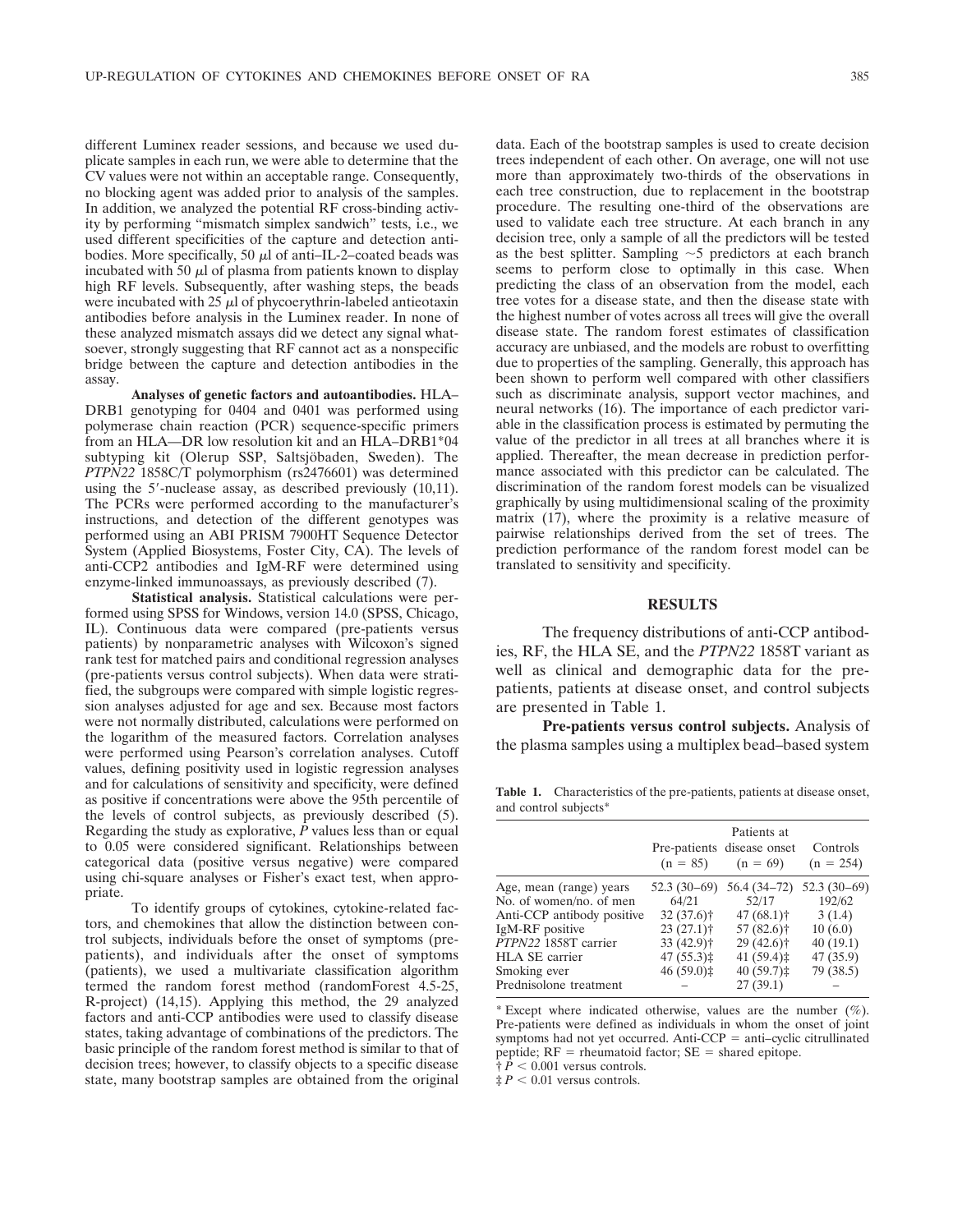|                     | Controls                | Pre-patients            |                      | Patients                    |                      |  |
|---------------------|-------------------------|-------------------------|----------------------|-----------------------------|----------------------|--|
| Cytokine/chemokine  | $(n = 254)$             | $(n = 85)$              | $\boldsymbol{P}$     | $(n = 69)$                  | $\overline{P}$       |  |
| General activation  |                         |                         |                      |                             |                      |  |
| IL-1 $\beta$        | $2.6(0.8-3.9)$          | $3.4(1.2-5.6)$          | $4.0 \times 10^{-4}$ | $5.5(2.2 - 22.6)$           | 0.002                |  |
| IL-1Ra              | 132.6 (89.2–198.4)      | $155.0(107.2 - 243.8)$  | 0.003                | 234.6 (134.9–537.5)         | $1.8 \times 10^{-4}$ |  |
| IL-2 $R\alpha$      | $36.5(25.0-51.7)$       | $39.1(25.5 - 62.0)$     | 0.153                | $73.5(36.1 - 123.9)$        | $5.5 \times 10^{-6}$ |  |
| $TNF\alpha$         | $35.3(14.2 - 61.7)$     | $42.7(12.8-109.6)$      | 0.013                | $35.6(15.3 - 284.9)$        | 0.223                |  |
| $IL-6$              | $4.6(1.1-10.8)$         | $6.5(2.2-17.6)$         | 0.001                | $37.1(12.7-189.6)$          | $4.1\times10^{-7}$   |  |
| $IL-2$              | $1.1(1.1-9.2)$          | $4.7(1.1-22.8)$         | 0.001                | $18.0(1.1-152.4)$           | 0.001                |  |
| $IL-15$             | $0.5(0.3-4.2)$          | $0.5(0.3-4.2)$          | 0.182                | $1.8(0.3-4.2)$              | 0.007                |  |
| Th1-related         |                         |                         |                      |                             |                      |  |
| $IL-12$             | $15.8(8.6-27.2)$        | $21.5(10.9-41.2)$       | 0.001                | $30.5(15.7-256.9)$          | $3.7\times10^{-4}$   |  |
| IFN $\gamma$        | 77.1 (48.4–127.6)       | $92.8(56.1 - 190.4)$    | $2.7 \times 10^{-4}$ | 164.8 (71.2–793.2)          | 0.002                |  |
| Th2-related         |                         |                         |                      |                             |                      |  |
| $IL-4$              | $2.7(1.9-3.8)$          | $3.2(2.3-4.8)$          | $2.7 \times 10^{-4}$ | $5.1(3.0-27.0)$             | $2.2\times10^{-4}$   |  |
| $IL-5$              | $4.4(2.1-6.3)$          | $4.9(2.6-8.1)$          | 0.042                | $4.2(2.1-9.3)$              | 0.561                |  |
| $IL-9$              | $12.4(0.9-35.5)$        | $20.0(5.3-95.9)$        | 0.005                | $51.0(7.9 - 321.5)$         | 0.014                |  |
| $IL-13$             | $4.4(2.7-7.9)$          | $5.1(3.4-13.2)$         | 0.019                | $6.5(3.6-19.5)$             | 0.138                |  |
| Eotaxin             | $30.8(18.2 - 42.8)$     | $41.6(21.9 - 79.2)$     | 0.001                | $109.7(33.3 - 312.7)$       | $5.0\times10^{-4}$   |  |
| Th17-related        |                         |                         |                      |                             |                      |  |
| $IL-17$             | $21.1(6.5-38.5)$        | $28.7(9.3-39.6)$        | 0.149                | $6.0(0.2-26.3)$             | $6.1 \times 10^{-5}$ |  |
| Treg cell-related   |                         |                         |                      |                             |                      |  |
| $IL-10$             | $4.3(2.4-6.6)$          | $5.0(2.8-9.4)$          | 0.024                | $7.6(2.8-21.8)$             | 0.002                |  |
| Bone marrow-derived |                         |                         |                      |                             |                      |  |
| IL-7                | $21.3(13.9-30.3)$       | $24.1(15.0-35.6)$       | 0.030                | $23.9(16.1 - 46.7)$         | 0.058                |  |
| GM-CSF              | $5.6(2.3-14.7)$         | $11.7(3.2 - 30.8)$      | 0.003                | $16.4(2.1-90.2)$            | 0.065                |  |
| G-CSF               | $52.4(42.3 - 68.5)$     | 59.1 (43.6–75.5)        | 0.010                | $59.4(34.0 - 89.6)$         | 0.669                |  |
| Stromal cells and   |                         |                         |                      |                             |                      |  |
| angiogenic          |                         |                         |                      |                             |                      |  |
| factors             |                         |                         |                      |                             |                      |  |
| bFGF                | $6.8(2.2-6.8)$          | $6.8(2.2-6.8)$          | 0.268                | $6.6(2.2-6.8)$              | 0.478                |  |
| PDGF-BB             | 1,571.2 (987.0–2,318.2) | 1,736.8 (969.2–2,462.4) | 0.304                | $6,265.4(1,371.9-13,960.2)$ | $1.7\times10^{-6}$   |  |
| <b>VEGF</b>         | $11.0(4.6-20.3)$        | $14.4(6.5-30.2)$        | 0.051                | $56.5(15.0-156.3)$          | $2.0\times10^{-6}$   |  |
| Chemokines          |                         |                         |                      |                             |                      |  |
| <b>MIF</b>          | 250.7 (115.7–444.7)     | 207.8 (112.3–421.2)     | 0.196                | 375.3 (167.6–728.6)         | 0.053                |  |
| Mig                 | 294.2 (188.5–394.0)     | 342.0 (240.0–484.4)     | 0.059                | 707.8 (431.6–1,433.5)       | $1.7\times10^{-8}$   |  |
| $IL-8$              | $3.9(1.0-8.2)$          | $3.7(0.6-8.3)$          | 0.882                | 7.3(1.4–19.0)               | $1.8 \times 10^{-4}$ |  |
| $IP-10$             | 591.7 (372.3–854.1)     | 702.8 (391.5–1,077.7)   | 0.109                | $1,039.2$ (442.1–1,961.6)   | 0.001                |  |
| $MCP-1$             | $16.0(10.6-24.0)$       | $21.6(14.8-38.5)$       | 0.003                | $42.9(20.5 - 96.8)$         | $1.5 \times 10^{-4}$ |  |
| MIP-1 $\alpha$      | $6.9(4.9-9.6)$          | $8.0(5.9-10.6)$         | 0.011                | $6.1(4.1-9.1)$              | 0.169                |  |
| $MIP-1\beta$        | $35.4(25.8-45.3)$       | $36.3(27.4-42.8)$       | 0.823                | 44.2 (19.2-78.6)            | 0.001                |  |
|                     |                         |                         |                      |                             |                      |  |

Table 2. Cytokines, cytokine receptors, and chemokines in controls, pre-patients, and patients<sup>\*</sup>

\* Values are the median (interquartile range) pg/ml. Statistical analyses were performed using conditional logistic regression for pre-patients (defined as individuals in whom the onset of joint symptoms had not yet occurred) versus controls and Wilcoxon's rank sum test for matched pairs (pre-patients versus patients). IL-1 $\beta$  = interleukin-1 $\beta$ ; IL-1Ra = IL-1 receptor antagonist; IL-1R $\alpha$  = IL-1 receptor  $\alpha$ ; TNF $\alpha$  = tumor necrosis factor  $\alpha$ ; IFN $\gamma$  = interferon- $\gamma$ ; GM-CSF = granulocyte–macrophage colony-stimulating factor; G-CSF = granulocyte colony-stimulating factor; bFGF = basic fibroblast growth factor; PDGF-BB = platelet-derived growth factor BB; VEGF = vascular endothelial growth factor; MIF = macrophage migration inhibitory factor; Mig = monokine induced by IFN $\gamma$ ; IP-10 = IFN-inducible protein 10; MCP-1 = monocyte chemoattractant protein 1; MIP-1 $\alpha$  = macrophage inflammatory protein 1 $\alpha$ .

showed that concentrations of two-thirds of the proinflammatory cytokines, IL-1 $\beta$ , TNF $\alpha$ , IL-6, IL-2, IL-12, IFN $\gamma$ , IL-4, eotaxin, IL-10, and IL-7, were significantly increased in pre-patients compared with matched control subjects (Table 2). In 50 of the 85 pre-patients, levels of at least two-thirds of the cytokines or cytokine-related factors were above the median values for control subjects. These cytokines represented both antiinflammatory and proinflammatory responses and were related to both the Th1 and Th2 lineage and to Treg cells. IL-17 expression was increased in pre-patients, although the difference did not reach statistical significance. Of the chemokines, the levels of MCP-1 and MIP-1 $\alpha$  were significantly increased in pre-patients compared with control subjects, as were the levels of GM-CSF and G-CSF.

**Sensitivity and specificity for RA in pre-patients, and associations with anti-CCP antibodies.** The sensitivity and specificity for the development of RA were calculated for the cytokines, cytokine-related factors, and chemokines defined as positive above the 95th percentile of the value for control subjects. The highest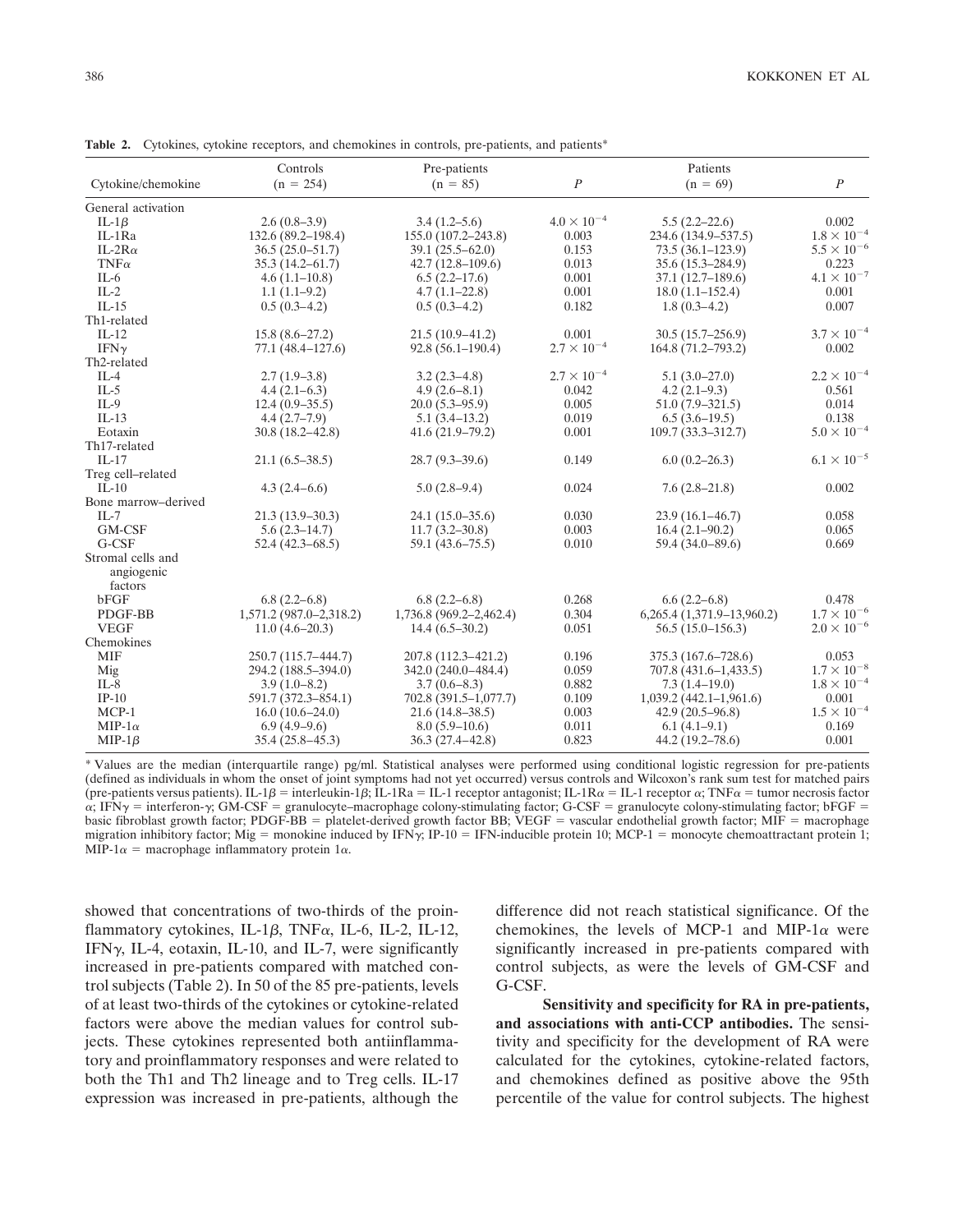**Table 3.** Sensitivity and specificity for the development of RA in pre-patients versus controls\*

| Variable       | Sensitivity | Specificity | OR   | 95% CI         |
|----------------|-------------|-------------|------|----------------|
| Anti-CCP       | 38.7        | 98.6        | 41.4 | $12.2 - 140.6$ |
| IgM-RF         | 27.4        | 94.0        | 5.9  | 2.66–13.16     |
| Eotaxin        | 22.4        | 95.3        | 5.8  | $2.70 - 12.62$ |
| IL-1Ra         | 18.8        | 95.3        | 4.7  | $2.12 - 10.40$ |
| $II - 2$       | 18.8        | 95.3        | 4.7  | $2.12 - 10.40$ |
| GM-CSF         | 18.8        | 95.3        | 4.7  | $2.12 - 10.40$ |
| IFN $\gamma$   | 18.8        | 95.3        | 4.7  | $2.12 - 10.40$ |
| $IL-4$         | 17.6        | 95.3        | 4.3  | $1.94 - 9.70$  |
| $IL-9$         | 17.6        | 95.3        | 4.7  | $2.08 - 10.80$ |
| $TNF_{\alpha}$ | 16.5        | 95.3        | 4.0  | $1.77 - 9.02$  |
| $IL-12$        | 16.5        | 95.3        | 4.0  | $1.77 - 9.02$  |
| $IL-10$        | 16.5        | 95.3        | 4.0  | $1.77 - 9.02$  |
| IL-1 $\beta$   | 16.5        | 95.3        | 4.0  | $1.77 - 9.02$  |
| $II - 6$       | 15.3        | 95.3        | 3.6  | $1.60 - 8.36$  |
| $MCP-1$        | 14.3        | 95.3        | 3.8  | $1.47 - 9.56$  |
| $II - 15$      | 10.6        | 95.3        | 2.6  | $1.05 - 6.55$  |
| $IP-10$        | 10.6        | 95.7        | 2.6  | $1.05 - 6.55$  |

\* Values are the percentage and were calculated for the cytokines, cytokine-related factors, and chemokines defined as positive above the 95th percentile of the value for control subjects. Variables are presented with the lower 95% confidence interval (95% CI) limit  $>1.0$ . Pre-patients were defined as individuals in whom the onset of joint symptoms had not yet occurred.  $RA$  = rheumatoid arthritis;  $OR$  = odds ratio; anti-CCP = anti-cyclic citrullinated peptide;  $IgM-RF =$ IgM rheumatoid factor; IL-1Ra = interleukin-1 receptor antagonist;  $GM-CSF = granulocyte-macrophage colony-stimulating factor; IFN<sub>\gamma</sub>$ = interferon- $\gamma$ ; TNF $\alpha$  = tumor necrosis factor  $\alpha$ ; MCP-1 = monocyte chemoattractant protein 1; IP-10 = IFN-inducible protein 10.

sensitivity for predicting RA, following that for anti-CCP antibodies and of the same magnitude as RF, was for eotaxin, with a sensitivity of 22.4% and an OR of 5.8 (95% confidence interval [95% CI] 2.70–12.62) at a preset specificity of 95.3%. Among the cytokines and cytokine-related factors with significant predictive values for the development of RA  $(95\% \text{ CI} > 1)$ , one-half were related to Th1, Th2, and Treg cells (Table 3). The combination of anti-CCP antibodies and the cytokines stratified for Th1 (IFN $\gamma$  and/or IL-12), Th2 (IL-4, IL-5, IL-9, IL-13, and/or eotaxin), or general activation (IL-1 $\beta$ , IL-2, IL-6, IL-7, IL-15, IL-1Ra, IL-2R $\alpha$ , TNF, and/or GM-CSF) yielded sensitivities of 14.1%, 12.9%, and 20.0%, respectively, at a specificity of  $100\%$ for all, because none of the control subjects had this combination.

In pre-patients, significant associations were observed between anti-CCP antibodies and cytokine positivity, as defined above, and were more prominent for Th2-related cytokines as one group ( $\chi^2$  = 14.6, *P* < 0.0001) than for Th1-related cytokines ( $\chi^2$  = 5.6, *P* < 0.05) or cytokines involved in more general immune activation ( $\chi^2$  = 7.1, *P* < 0.01) or for Th17 ( $\chi^2$  = 4.06,  $P < 0.05$ ).

**Time relationships in pre-patients.** Timedependent analyses revealed that the concentrations of most of the analyzed variables increased in relation to the closer to the onset of symptoms that the plasma sample was collected (additional information available from the corresponding author). However, stratifying for more or fewer than 3 years before the onset of symptoms of RA, statistical significance was reached for IL-2R $\alpha$  $(P = 0.035)$ , IL-1 $\beta$  ( $P = 0.039$ ), IL-9 ( $P = 0.002$ ), IL-10  $(P = 0.036)$ , eotaxin  $(P = 0.021)$ , GM-CSF  $(P = 0.018)$ ,  $bFGF (P = 0.038)$ , IP-10 ( $P = 0.029$ ), and Mig ( $P =$ 0.003).

**Patients versus pre-patients and control subjects.** In samples obtained from patients at the time of the diagnosis of RA, the concentrations of all analytes except IL-17, MIF, MIP-1 $\alpha$ , and bFGF were significantly increased compared with the concentrations in samples from control subjects. In the comparison between matched pairs, i.e., the same individual sampled before and after the onset of disease  $(n = 69)$ , expression of most of the analyzed variables increased further, with the exception of TNF, IL-5, IL-7, IL-13, GM-CSF, G-CSF, bFGF, MIP-1 $\alpha$ , MIF, and IL-17 (Table 2). There was actually a significant decrease in the IL-17 concentration after disease onset.

**Stratifications for anti-CCP antibodies and RF in pre-patients and patients.** Stratification for anti-CCP antibodies in pre-patients resulted in the identification of additional significantly increased levels of IL-2R $\alpha$  $(P = 0.001)$ , which after stratification reached significant levels in anti-CCP antibody–positive individuals  $(n = 32)$ compared with control subjects (additional information available from the corresponding author). Stratification for IgM-RF showed that the levels of IL-2R $\alpha$ , Th2related cytokines (IL-5, IL-9, IL-13), IL-17, and Mig were now significantly higher in RF-positive pre-patients  $(n = 23)$  compared with control subjects, whereas the levels of TNF and IL-7 were not significantly increased. In RF-negative pre-patients ( $n = 61$ ), the significance was lost for most of the cytokines compared with control subjects (data not shown) but was gained for IL-13 and IL-8. No significant correlation between RF and each separate factor was observed.

Among the patients, the levels of most cytokines, cytokine-related factors, and chemokines were significantly increased compared with those in control subjects and remained so after stratification for anti-CCP antibody–positive patients ( $n = 47$ ) (additional information available from the corresponding author). The levels of some of the cytokines and most of the chemokines remained increased in anti-CCP antibody– negative patients ( $n = 22$ ). In RF-positive patients ( $n =$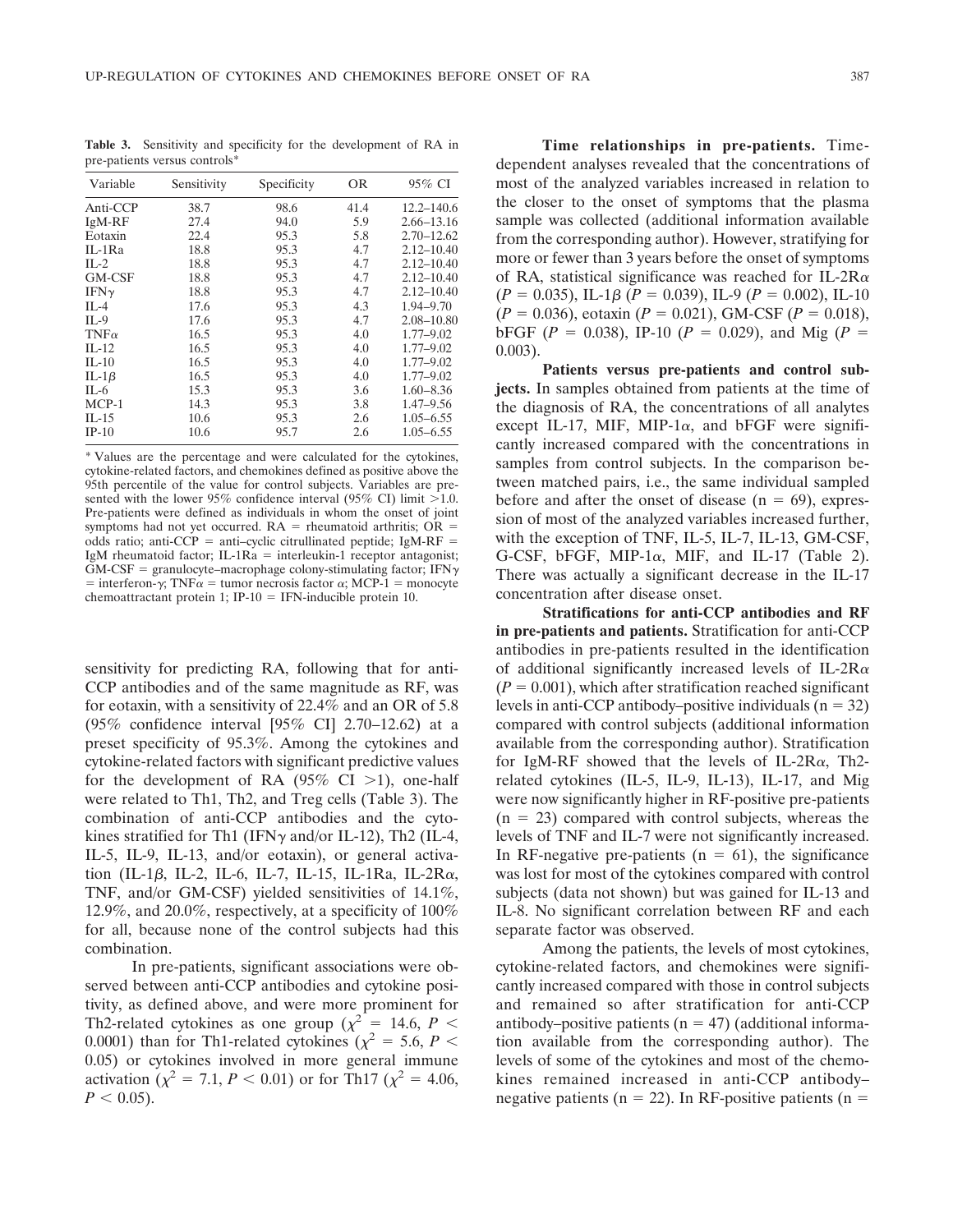

**Figure 1.** The order of factors in terms of their accuracy for discriminating pre-patients from control subjects and patients from prepatients. Pre-patients were defined as individuals in whom symptoms of rheumatoid arthritis (RA) had not yet occurred; patients were defined as the same individuals after the onset of RA. The horizontal axis represents the average decrease in classification accuracy when the values for each factor were permutated for pre-patients compared with matched control subjects (**A**) and for patients compared with prepatients (**B**). Anti-CCP = anti-cyclic citrullinated peptide; IL-13 =  $interleukin-13$ ; MCP-1 = monocyte chemoattractant protein 1; IP- $10 =$  interferon (IFN)–inducible protein 10; MIP-1 $\alpha =$  macrophage inflammatory protein  $1\alpha$ ; MIF = macrophage migration inhibitory factor; IL-1Ra = IL-1 receptor antagonist;  $GM-CSF = granulocyte$ macrophage colony-stimulating factor;  $TNF\alpha =$  tumor necrosis factor  $\alpha$ ; VEGF = vascular endothelial growth factor; G-CSF = granulocyte colony-stimulating factor;  $FGF =$  fibroblast growth factor; Mig = monokine induced by IFN $\gamma$ ; MIP-1 $\beta$  = macrophage inflammatory protein 1 $\beta$ ; PDGF-BB = platelet-derived growth factor BB.



**Figure 2.** Multidimensional scaling using random forest modeling (summarizing all factors), demonstrating the clustering of control subjects, pre-patients, and patients. Pre-patients were defined as individuals in whom symptoms of rheumatoid arthritis (RA) had not yet occurred; patients were defined as the same individuals after the onset of RA. The 2 axes represent the dominant clustering directions between the groups.

57), the levels of all of the markers except IL-7, IL-8, G-CSF, IP-10, bFGF, MIP-1 $\alpha$ , MIP-1 $\beta$ , and MIF were significantly increased compared with the levels in control subjects. In RF-negative patients  $(n = 12)$ , significantly elevated concentrations in patients compared with control subjects were observed for IL-6, eotaxin, Mig, IP-10, GM-CSF, PDGF-BB, and TNF  $(P < 0.05-$ 0.001). The levels of all cytokines, VEGF, G-CSF, and MCP-1 correlated with the levels of RF (median correlation coefficient 0.478, range 0.298–0.696).

**Random forest analyses.** The relative importance of individual cytokines, cytokine-related factors, and chemokines in classifying between the different disease states (pre-patient and patient) and control subjects was determined by random forest modeling. The order of the factors in terms of their accuracy to discriminate prepatients from control subjects and patients from prepatients is shown in Figure 1. Important cytokines and chemokines are associated with their contribution to reducing accurate classification. Following anti-CCP antibodies, the most important factors for discriminating pre-patients from control subjects were eotaxin, IL-13, MCP-1, IP-10, IL-10, IL-9, MIP-1 $\alpha$ , MIF, and IL-1Ra (Figure 1A), whereas PDGF-BB, MIP-1 $\beta$ , Mig, IL-6, IL-17, VEGF, IL-4, and G-CSF, in that order, were the most important cytokines and chemokines for discrimi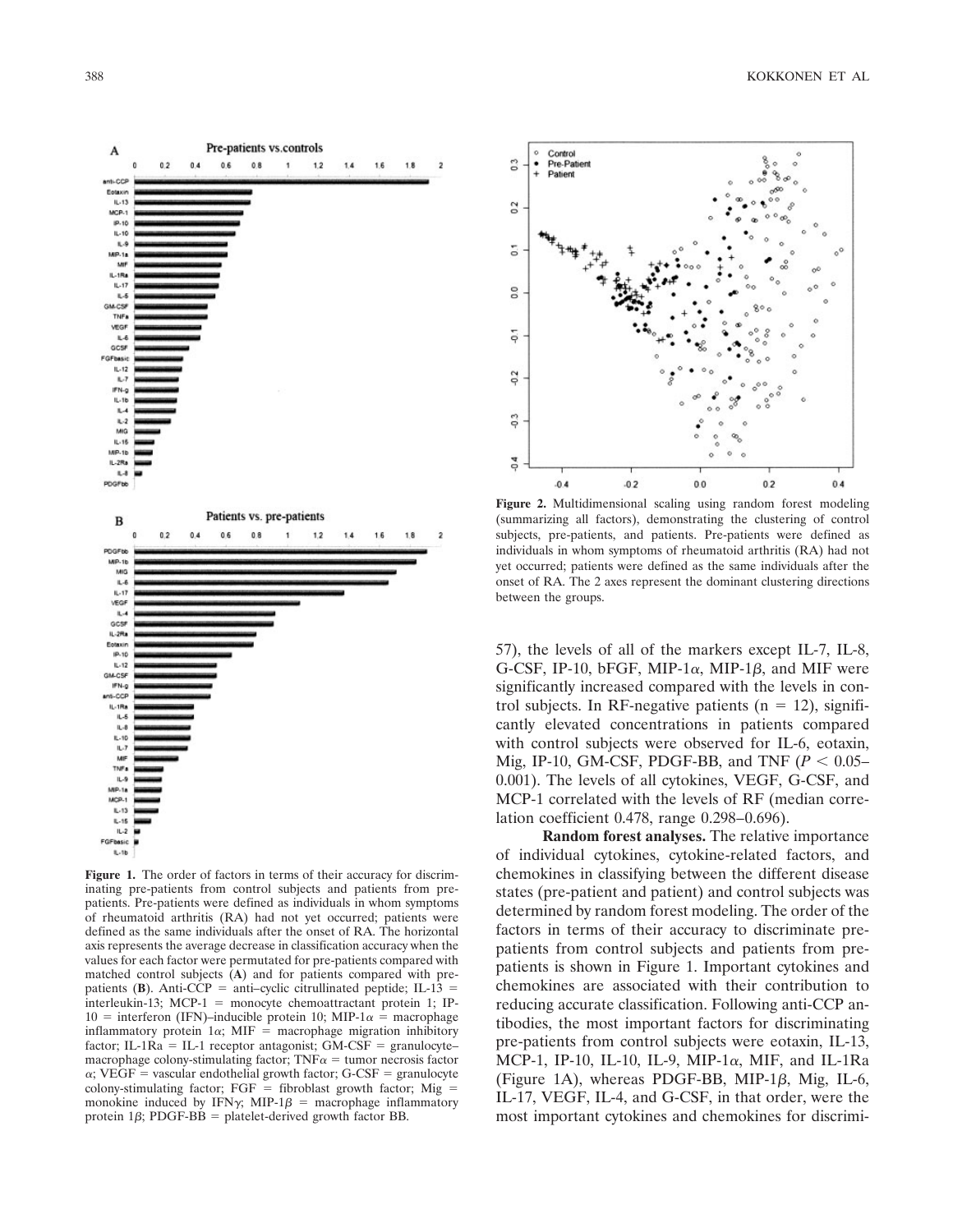nating between pre-patients and patients at the onset of disease (Figure 1B). Anti-CCP antibodies, PDGF-BB, IL-6, MIP-1 $\beta$ , Mig, eotaxin, IL-10, and G-CSF were the factors that best distinguished between patients after disease onset and control subjects (data not shown).

Based on a summary of the random forest modeling, including all analyzed cytokines and chemokines (multidimensional scaling), the relationship and gradual progression between control subjects, pre-patients, and patients could be observed (Figure 2). The random forest analyses gave a sensitivity of 51.2% for predicting the development of RA among pre-patients and control subjects, with all analyzed factors and anti-CCP antibodies included, with a specificity of 91.9%. When only anti-CCP antibodies were included in the model, the sensitivity was 36.9%, and the specificity increased to 98.8%. When all variables were included, the sensitivity for discriminating patients from pre-patients was 72.7%, and the specificity was 84.5%; when only anti-CCP antibodies were considered, the sensitivity was 68.2%, and the specificity was 63.1%. When all analyzed factors were included, the sensitivity for discriminating patients from control subjects was 86.4%, and the specificity was 95.0%; when only anti-CCP antibodies were considered, the sensitivity decreased to 68.2%, and the specificity increased to 98.8%.

Stratification or adjustment for gene carriage of *PTPN22* 1858T, HLA SE alleles, smoking habits, or sex did not add any further information or reveal any statistical differences.

### **DISCUSSION**

In this explorative study comparing individuals before the onset of symptoms (pre-patients) and after the onset of RA with matched control subjects, we observed several cytokines, cytokine-related factors, and chemokines to be up-regulated. In pre-patients, the most prominent of these were the Th2-related cytokines, eotaxin, and IL-4, followed by Th1 cytokines, IL-12, IFN $\gamma$ , and IL-10. Furthermore, by using random forest modeling, it was evident that those cytokines best distinguishing pre-patients from control subjects were related to Th1, Th2, and Treg cells, representing the adaptive immune system. The factors separating individuals before and after the onset of disease represented not only a more general immunologic response but also stromal cells and angiogenic factors. It was also evident from the analysis models (i.e., random forest) that these factors, in addition to anti-CCP antibodies, further enhanced identification of the individuals in whom RA would subsequently develop.

The finding of an early (even before the onset of

symptoms) elevation in the levels of IL-4 and IFN $\gamma$  is consistent with a previous report by Jørgensen et al (5). In the patients with very early RA in the study by Raza et al (4), IL-4 was among the 5 most important variables in synovial fluid, whereas IFN $\gamma$  was not. In the present study, another Th2-related cytokine, eotaxin, was among the most significant cytokines appearing early. An interesting finding was that IL-17, which is suggested to be a proinflammatory cytokine, was present at its highest concentrations in pre-patients, and the level had already decreased within 7.7 months following the onset of disease. This observation endorses the role of IL-17 in the initiating phase, and, as the pathogenesis progresses, other factors are subsequently brought into action. The diagnostic sensitivity of the individual cytokines and chemokines was relatively low in pre-patients, although the OR, with the 95% CI, was significantly related to the development of RA.

There was a clear trend for the concentrations of many of the cytokines and chemokines to be increased the closer to the onset of symptoms that plasma samples were collected, although statistical significance was reached only for some of them, and the increased concentrations were related to the presence of anti-CCP antibodies. We observed a clear relationship between cytokines related not only to Th1, Th2, and Treg cells but also to Th17 (above the 95th percentile of control subjects) and the presence of anti-CCP antibodies, thereby supporting the concept that the immune system was already up-regulated and disease was developing toward RA. The highest significance level of a relationship was for Th2-related cytokines (as a group) and anti-CCP antibodies. However, sensitivity was not increased by the combination of anti-CCP antibodies and cytokines stratified for T cell subtype. Our data do not allow us to conclude that the presence of anti-CCP antibodies predated increased cytokine and/or chemokine levels, as was suggested by Jørgensen et al (5).

Of the chemokines, MCP-1 was increased most prominently. In a previous study using an enzyme-linked immunosorbent assay to analyze plasma from individuals before disease onset, the level of MCP-1 was increased only in anti-CCP antibody–positive individuals (9). The most significant finding by Jørgensen et al (5) was the increased level of TNF, which was also significantly increased among pre-patients compared with control subjects in this study, although the increase that we observed was not of the same magnitude as that reported by Jørgensen et al. In addition, it was recently shown that expression of sTNFRII, which could be a pseudomarker for TNF, was significantly increased before disease onset (6).

When considering the patients in whom RA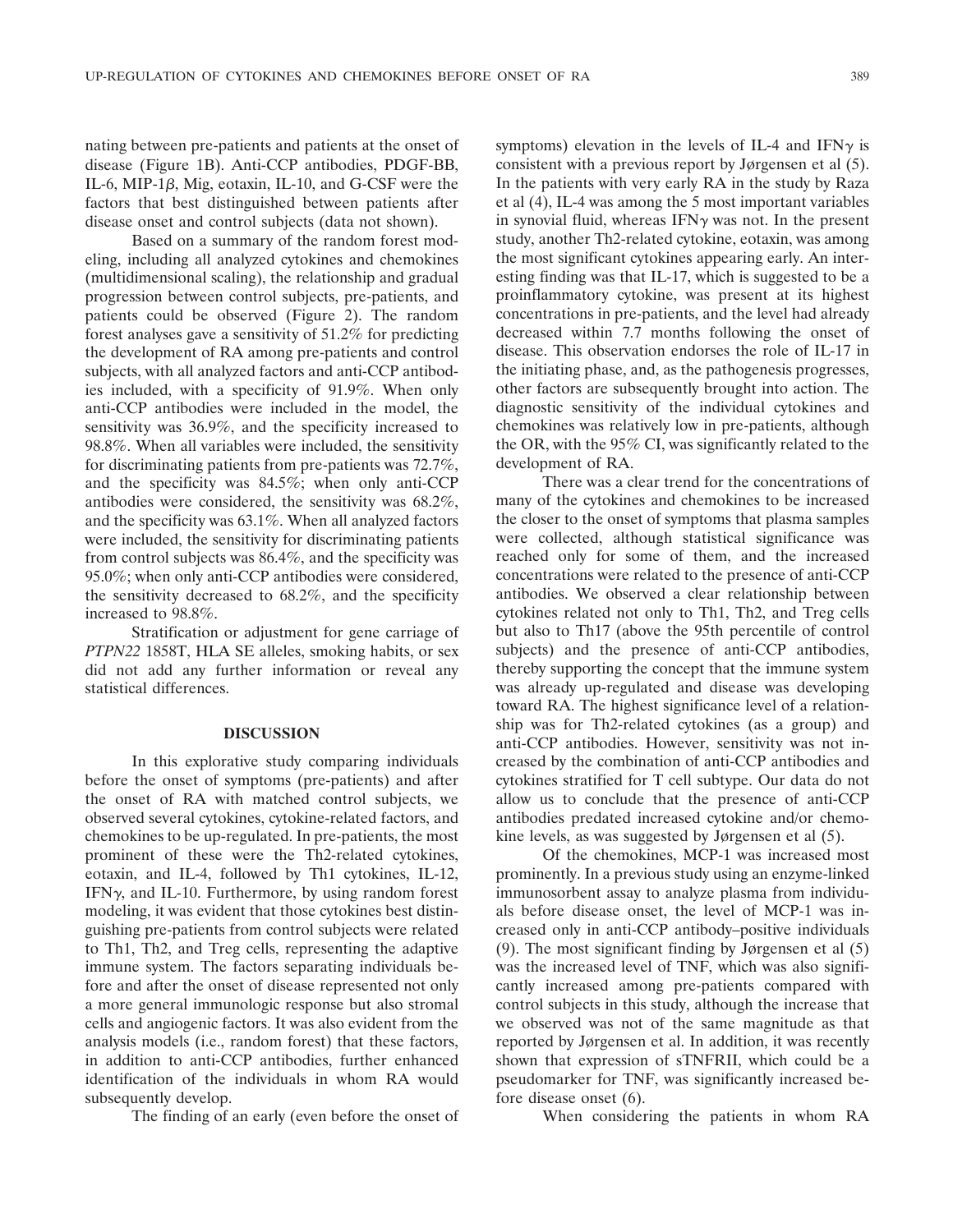developed, the immunologic response has expanded and involved, in addition to macrophages and T cells, stromal cells, fibroblasts, and other cells producing angiogenic factors, although the patients had early disease (the mean duration of symptoms was only 7.7 months).

When the pre-patients and patients were stratified according to the presence of autoantibodies, i.e., anti-CCP antibodies and IgM-RF, some of the significant differences were lost in both autoantibody-positive and antibody-negative individuals and patients. In prepatients, the presence of anti-CCP antibodies and RF could indicate initiation of the disease process and explain the higher levels of some of the cytokines and chemokines. In these analyses, however, the number of individuals in each subgroup was relatively small. Additionally, one must bear in mind the possibility of falsepositive binding of the antibody, particularly that of IgM-RF, which could contribute to the increased levels detected. According to their published reports, some investigators have added blocking agents (4), while others have not discussed this matter (5). Before the present study was undertaken, we evaluated various blocking protocols without producing reproducible results; consequently, we preferred not to use any blocking agent.

Statistical analyses showed a very low variable correlation between the concentration of IgM-RF and some, but not all, of the cytokines. This observation provides evidence against a general, nonspecific binding of IgM-RF to the cytokine-specific monoclonal antibodies attached to the Luminex beads. Furthermore, this interference would require that the detection antibody also bound the IgM-RF. We tested the ability of IgM-RF to act as a nonspecific bridge between the capture and detection antibodies displaying different specificities. In these assays, we failed to detect any signal at all, even though the sera used contained high levels of IgM-RF. Moreover, in our random forest analysis, a clear difference in the classification accuracy between the different cytokines was observed. This result would be unexpected if the cytokine levels were merely a reflection of IgM-RF levels, because under such circumstances all cytokines would have contributed equally.

We are aware of the statistical limitations of the present study, mainly in terms of power, due to the low number of samples from the same patients before and after the onset of disease. However, we believe that the use of samples from the same individuals adds strength to this type of study. The potential effects of storage time must be considered, because some of the samples have been stored in the Medical Biobank of Northern Sweden for several years. However, we compensated for this effect by selecting control subjects who were matched for the date of sampling and storage conditions, i.e., the storage conditions were equivalent for both patients and control subjects.

This explorative study can help to generate an hypothesis regarding the development of RA, particularly in terms of the role of the immune system in the initiation of the disease. Based on our results, we are unable to conclude which agent initiates pathogenesis, but we can summarize the processes that are activated. We envision that in pre-patients, compared with control subjects, there is continuous enhanced bone marrow production of granulocytes and lymphocytes, which supports initiation of the inflammatory process, as detected by increased levels of G-CSF, GM-CSF, and IL-7. Both Th1 and Th2 cells are engaged with notable involvement of Th17 cells, primarily in the initiation phase of the disease. Moreover, levels of chemokines (e.g., MCP-1,  $MIP-1\alpha$ ) promoting both Th1 and Th2 cells and monocyte migration are enhanced. The macrophages are up-regulated by IFN $\gamma$  and IL-10 to produce IL-1 $\beta$ , IL-1Ra,  $TNF\alpha$ , and IL-6. At this stage, the process is not necessarily located in the joints but could occur in the peripheral lymphoid organs. In the later stages of disease development process (i.e., in patients), some cytokines such as soluble  $TNF\alpha$  are no longer as abundant, whereas the expression of others, such as IL-6, IL-1 $\beta$ , and IL-1Ra, is clearly enhanced. Furthermore, enhancement of factors involved in tissue remodeling, such as VEGF and PDGF-BB, is also up-regulated, facilitating the growth of synovial tissue leading to pannus formation. In addition, the levels of chemokines (e.g., MIF, Mig, and IP-10) promoting Th1 and Th2 cells and monocyte migration are further elevated.

Based on the results of this study, we conclude that blood samples obtained from individuals before the onset of symptoms of RA have elevated concentrations of proinflammatory cytokines, cytokine-related factors, and chemokines, indicating activation of the immune system. In the present study, such activation occurred before any symptoms of joint involvement. These findings present an opportunity for better predicting the risk of developing RA and, therefore, possibly preventing disease progression.

#### **AUTHOR CONTRIBUTIONS**

All authors were involved in drafting the article or revising it critically for important intellectual content, and all authors approved the final version to be published. Dr. Rantapää Dahlqvist had full access to all of the data in the study and takes responsibility for the integrity of the data and the accuracy of the data analysis.